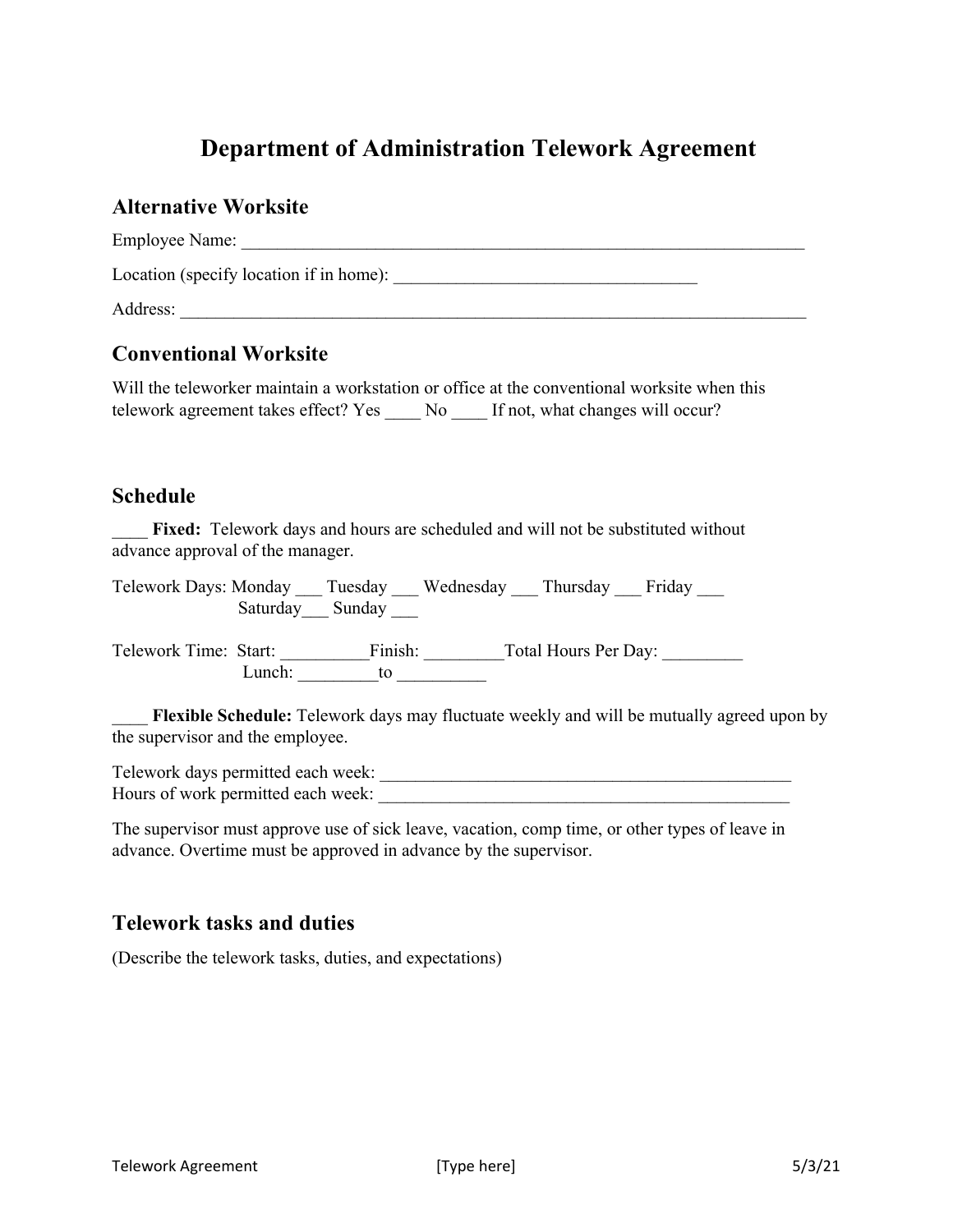## **Computer Equipment**

The agency is not responsible for lost or damaged private property. The state may pursue recovery from the employee for state-owned property deliberately or negligently damaged or destroyed while in the teleworker's care, custody, or control. In the event of state-owned equipment failure, the teleworker must immediately notify his or her supervisor and may be assigned to another project and/or work location. The employee shall surrender all state-owned equipment and data documents immediately upon request.

Agency assets to be used at the employee's residence or other approved alternate work location. (check applicable items and provide Property Control tag and/or serial numbers where applicable)

|                         | <b>Asset Name</b> | <b>State Tag Number</b> | Serial Number |
|-------------------------|-------------------|-------------------------|---------------|
| Laptop                  |                   |                         |               |
| Monitor                 |                   |                         |               |
| <b>CPU</b>              |                   |                         |               |
| Keyboard                |                   |                         |               |
| Docking Station         |                   |                         |               |
| Mouse                   |                   |                         |               |
| Power Strip             |                   |                         |               |
| Cell Phone              |                   |                         |               |
| Blackberry              |                   |                         |               |
| In-House Phone          |                   |                         |               |
| Printer                 |                   |                         |               |
| Router                  |                   |                         |               |
| <b>Broadband Access</b> |                   |                         |               |
| Shredder                |                   |                         |               |

Information systems and software to be accessed from employee's alternate worksite: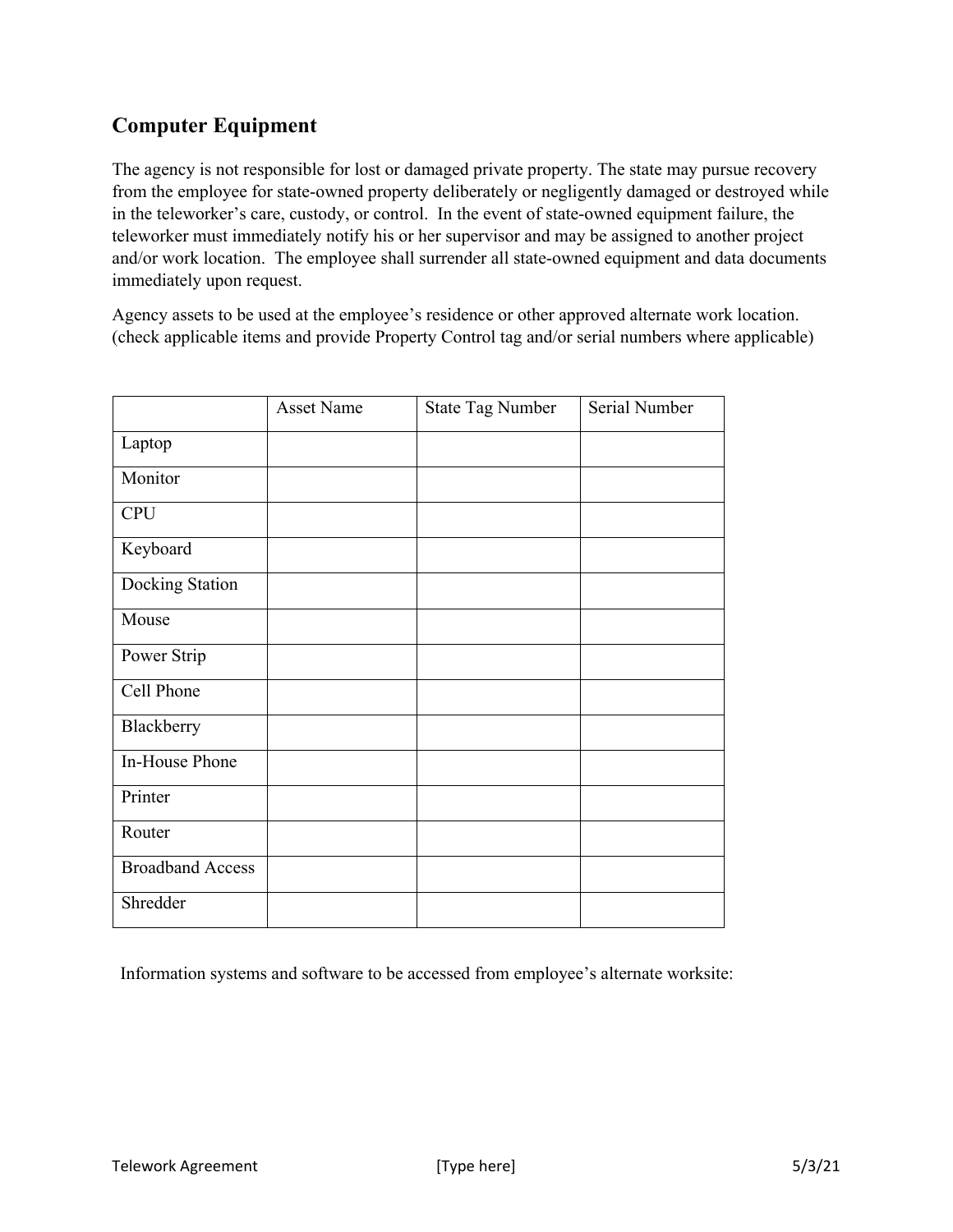### **Expenses**

The agency will pay for the following expenses:

Business-related telephone calls Yes \_\_\_\_ No \_\_\_\_

Maintenance, repairs, or service, to state-owned equipment Yes \_\_\_\_ No \_\_\_\_

Broadband Connection Yes \_\_\_\_ No \_\_\_\_\_ Other \_\_\_\_

Requests for reimbursement will be submitted according to agency policy for reimbursable expenses.

The agency will not pay for the following expenses:

Maintenance, repairs, or service, to privately owned equipment.

 Utility costs associated with the use of the computer or occupation of the alternate worksite.

 Homeowners' or Renters' Liability insurance to cover the use of space in the alternate worksite.

Travel expenses associated with commuting to the central office.

### **Furnishings and Supplies**

Teleworkers will provide their own office furnishings and supplies. If the interest of the agency requires the employee to telework, agency management may provide the following state-owned office furnishings and supplies: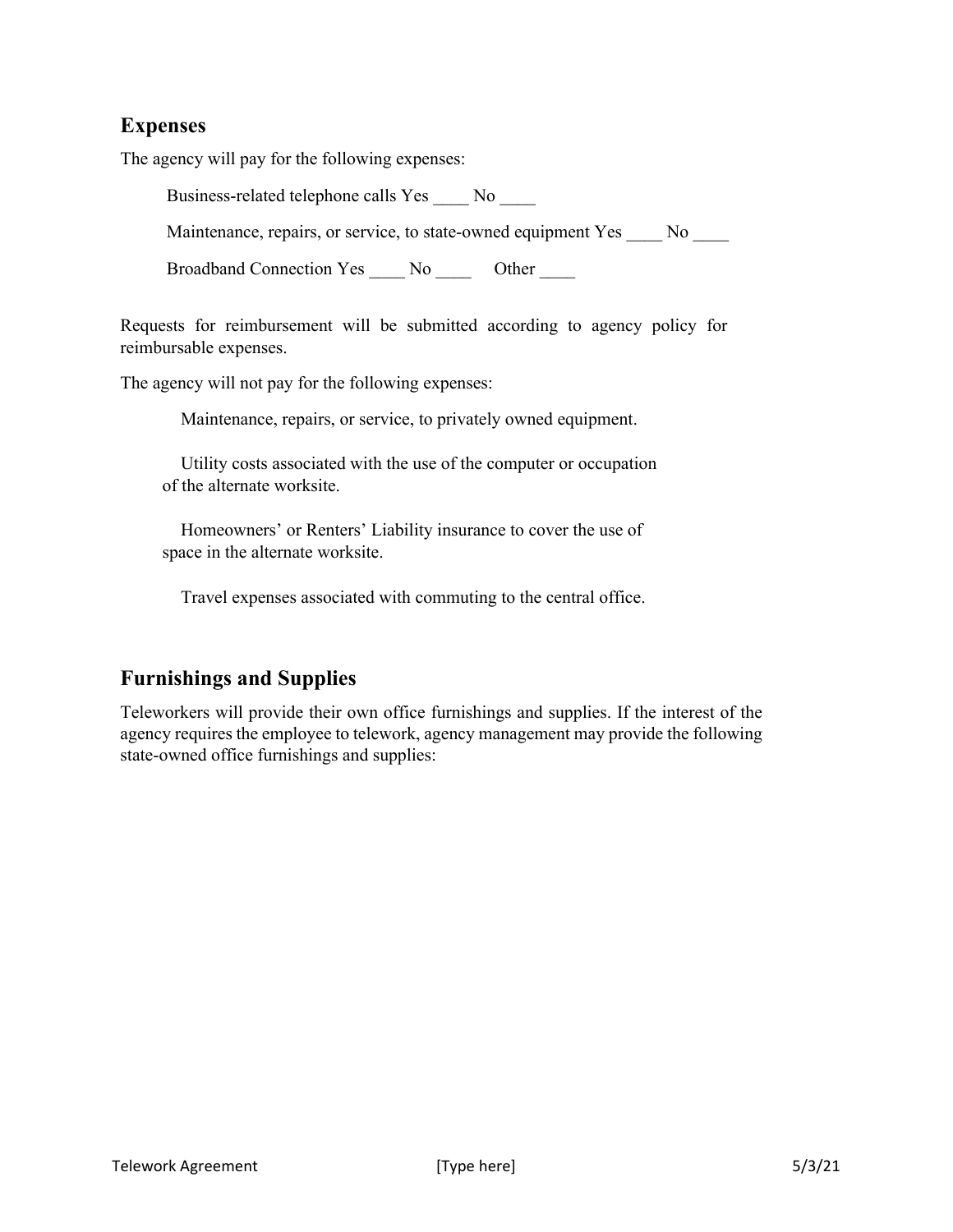### **Communication**

Will the following be used?

| Call forwarding Yes No Answering machine or V-mail Yes |     |  |            |     | No                 |
|--------------------------------------------------------|-----|--|------------|-----|--------------------|
| Receptionist or co-workers take calls Yes No           |     |  |            |     | Video Conferencing |
| Yes                                                    | No. |  | E-mail Yes | No. | Other              |
|                                                        |     |  |            |     |                    |

The employee will call the office to obtain messages at least times a day. Call-in times:

The employee will promptly notify the supervisor when unable to perform work assignments due to equipment failure or other unforeseen circumstances.

Other procedures: \_\_\_\_\_\_\_\_\_\_\_\_\_\_\_\_\_\_\_\_\_\_\_\_\_\_\_\_\_\_\_\_\_\_\_\_\_\_\_\_\_\_\_\_\_\_\_\_\_\_\_\_\_\_\_\_\_

### **Terms of the Agreement**

Date telework begins: \_\_\_\_\_\_\_\_\_\_\_\_\_\_\_\_\_\_\_\_\_\_\_\_\_\_\_\_\_\_\_\_\_\_\_\_

Date telework agreement reviewed (minimum of annually):

### **PD and PMP on File**

### **Termination**

The department may terminate this agreement at any time. Whenever possible, the supervisor and/or employee will give 30 days advance notice prior to terminating this agreement.

### **Other**

Describe any other conditions of this Agreement: